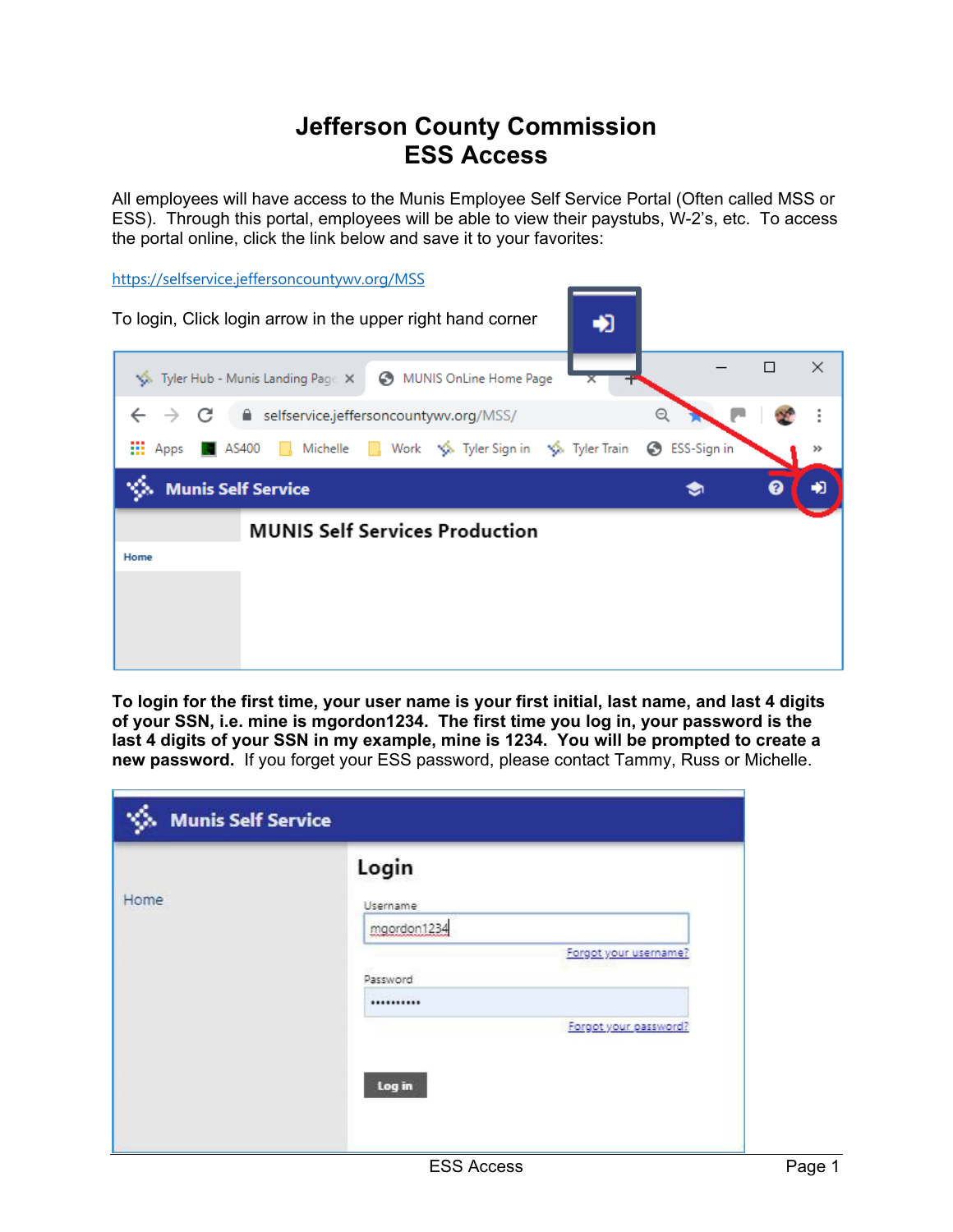## **MOBILE APP**

Employees may download the mobile APP if they would like to access ESS via their phone or other mobile device. The APP is called MUNIS ESS MOBILE.

| $Q$ munis ess mobile                                                                                               |                                                                                                                                                                               | Cancel                                                                                                                                                                       |
|--------------------------------------------------------------------------------------------------------------------|-------------------------------------------------------------------------------------------------------------------------------------------------------------------------------|------------------------------------------------------------------------------------------------------------------------------------------------------------------------------|
| <b>Business</b>                                                                                                    | Munis ESS Mobile<br>★★★☆☆ 12                                                                                                                                                  | <b>OPEN</b>                                                                                                                                                                  |
| <b>W-44-004</b><br><b>Employee Self Service</b><br>Tyler Technologies, In J.<br>or country.<br><b>TEST   08/22</b> | \$46.00<br>Cancel<br><b>Settings</b><br>WEB SERVICE URL<br><b>IS faun the OR Code</b><br><b>SILLER</b><br>ESS Manually Enter the Url.<br>HTTPS://sefsen/cetest.tylertech.com/ | 8.48.04<br>$\bullet$<br>Home<br><b>Welcome CHRETINE FALMER</b><br><b>QUICK LINKS</b><br>PR Heaven Yong OH<br><b>CES Last Pay O'estil</b><br>Ca Pending Employee Requests (O) |
| <b>Litar Nama</b><br>Pannamed<br>Conservator User Name<br><b>Login</b><br>Farget User 43 at Passwore?              |                                                                                                                                                                               | <b>BALANCE SUMMARY</b><br><b>VICATION</b><br>SiCK<br><b>FERSONAL</b><br>A team<br>View All Balancas                                                                          |
| vs.                                                                                                                |                                                                                                                                                                               | Vine Rull Site<br>m<br>a                                                                                                                                                     |

After you have downloaded the APP, log in to ESS on your computer.

|  | Click on the Employee Self Service Option on the left. |  |
|--|--------------------------------------------------------|--|
|  |                                                        |  |

| <b>Munis Self Service</b>    |                                                          |  |  |
|------------------------------|----------------------------------------------------------|--|--|
| Home                         | <b>Welcome to Employee Self Service</b><br>Announcements |  |  |
| <b>Employee Self Service</b> |                                                          |  |  |
| Life Events                  | Personal information                                     |  |  |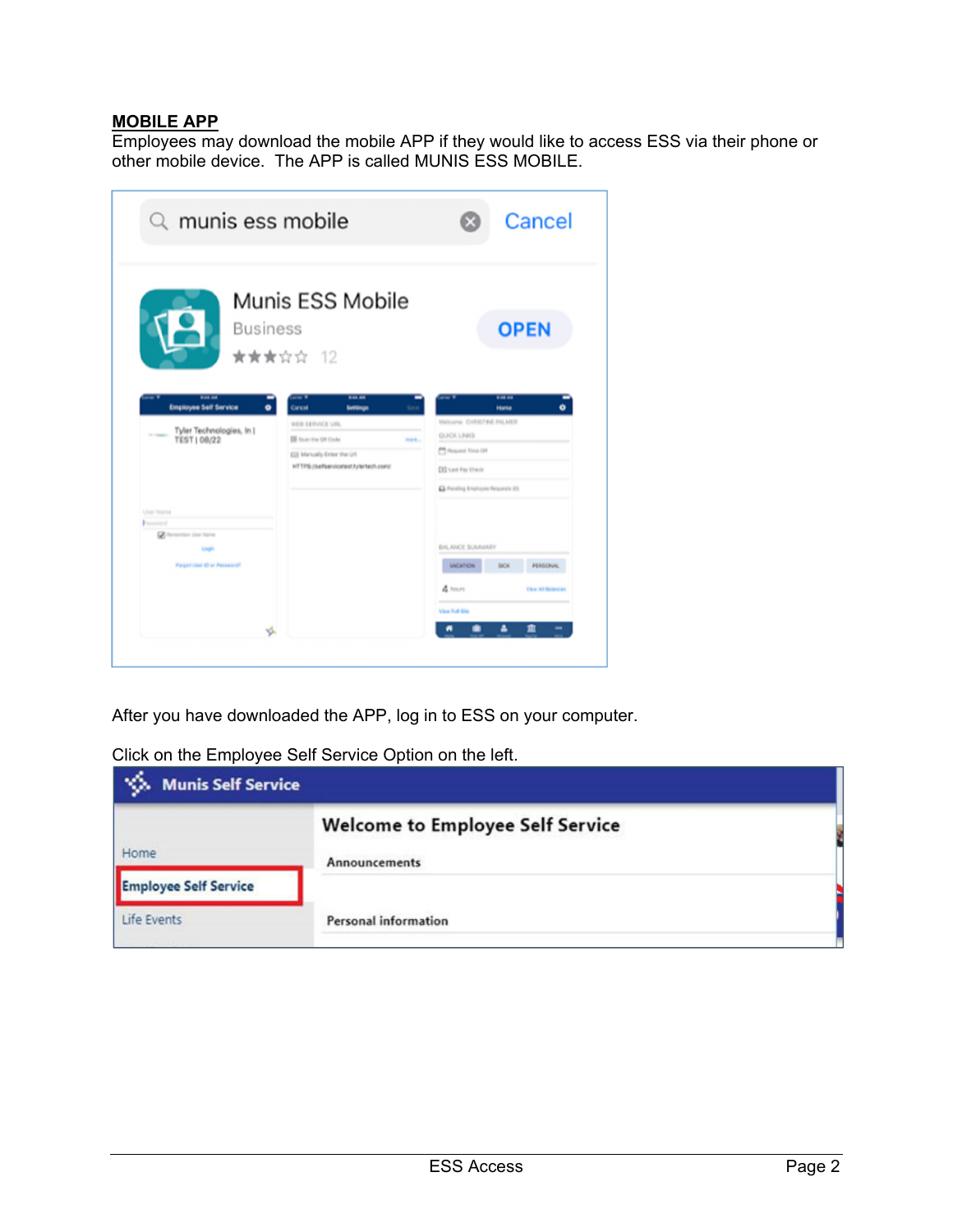At the bottom of the screen is a QR Code that you will need to point your phone's camera at in order to activate your mobile device. (I blocked mine out below as yours may be different.)

| Munis Self Service           |                                                                                                                                                           |                                   |
|------------------------------|-----------------------------------------------------------------------------------------------------------------------------------------------------------|-----------------------------------|
|                              | Welcome to Employee Self Service                                                                                                                          |                                   |
| Home                         | Announcements                                                                                                                                             |                                   |
| <b>Employee Self Service</b> |                                                                                                                                                           |                                   |
| Life Events                  | Personal information                                                                                                                                      |                                   |
| Certifications               | Email                                                                                                                                                     |                                   |
| Pay/Tax Information          | Alternate email: shellagordon1969@gmail.com                                                                                                               |                                   |
| Personal Information         | Time off                                                                                                                                                  |                                   |
| Time Off                     | Projected<br>Available<br>VACATION<br>0.00<br><b>SICK</b><br>0.00<br>Show time off taken<br>$\cdot$<br>M A M J<br>SON<br>D P<br>$\leftarrow$<br>F<br>2019 | Projec<br>Earned<br>0.00.<br>0.00 |
|                              | Paychecks<br>Previous paychecks<br>Tools<br>Paycheck simulator<br>View last year's W2<br>Change your W4<br>Year to date<br><b>ESS Mobile Service URL</b>  |                                   |
|                              | 13 TANK La<br>https://selfservice.jeffersoncountywi<br>org/MSS Copy to clipboard                                                                          |                                   |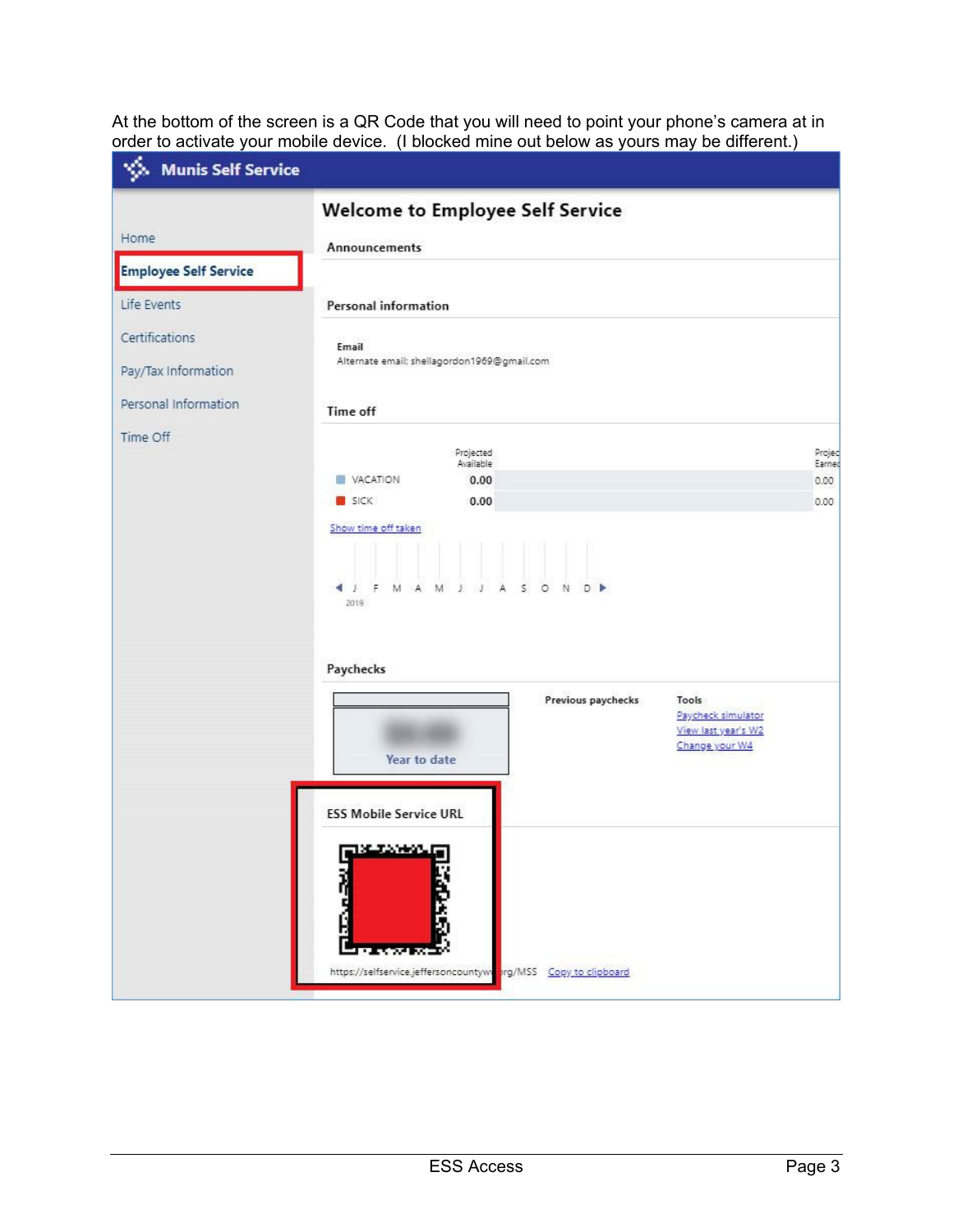## On your phone, hit/tap "Scan the QR Code" and point it at your screen.

| all Sprint LTE         | 2:11 PM         | $\bullet$ 64% |
|------------------------|-----------------|---------------|
| <b>Cancel</b>          | <b>Settings</b> | <b>Save</b>   |
| <b>WEB SERVICE URL</b> |                 |               |
| 음력 Scan the QR Code    |                 | more          |
| Manually Enter the Url |                 |               |
| https://               |                 |               |
|                        |                 |               |
|                        |                 |               |
|                        |                 |               |
|                        |                 |               |
|                        |                 |               |
|                        |                 |               |
|                        |                 |               |